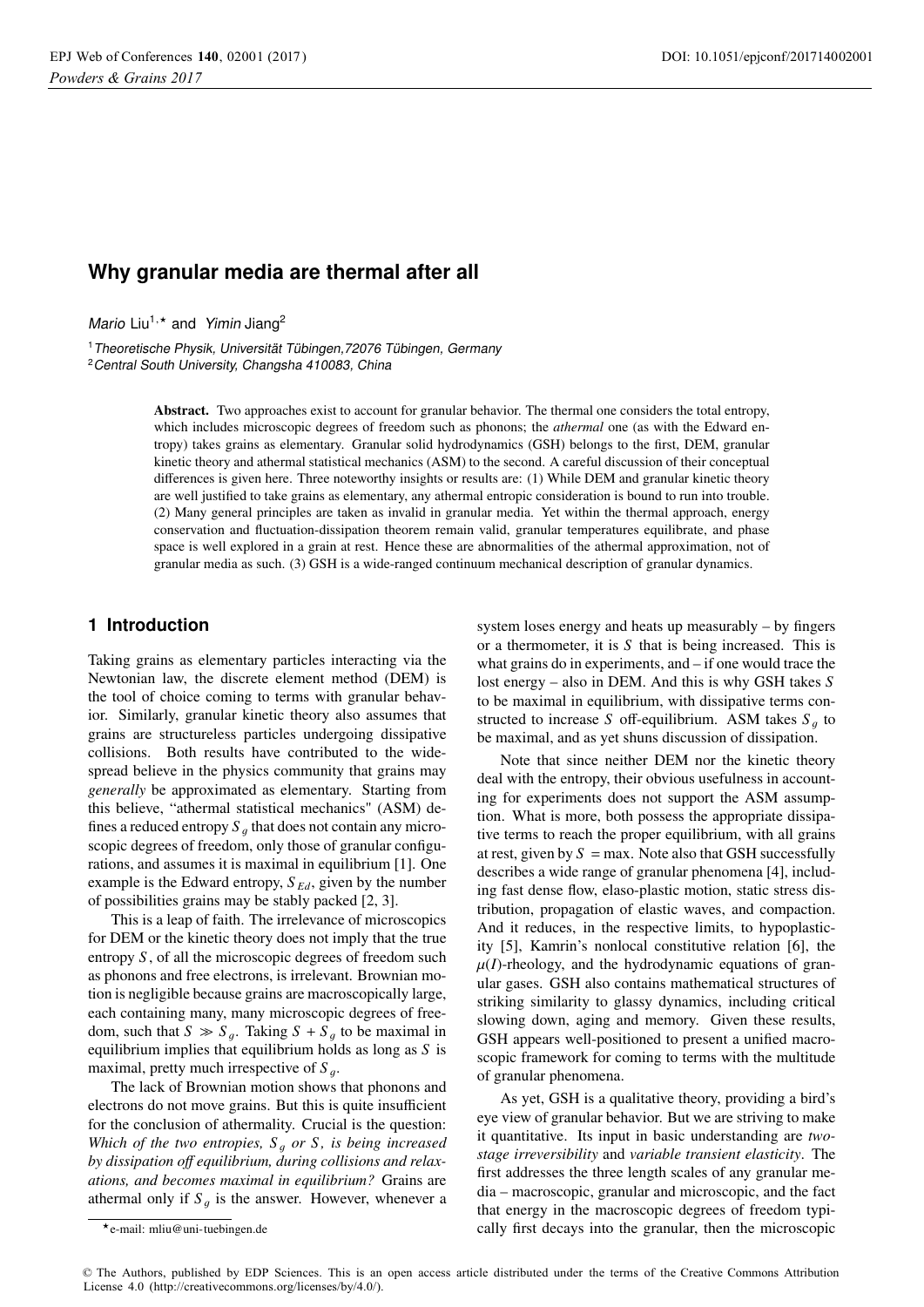ones. The second addresses the fact that the elastic stress relaxes when grains jiggle, and that it relaxes faster the stronger the jiggling is.

These two concepts introduce the granular temperature  $T_a$  (conjugate to  $S_a$ ) and the elastic strain  $u_{ij}$  as additional state variables. Hereby,  $u_{ij}$  accounts for the coarse-grained elastic deformation of the grains, and the associated elastic energy, while  $T<sub>q</sub>$  quantifies the quickly fluctuating elastic and kinetic energy of individual grains. Both obey relaxation equations, pushing the system toward equilibrium,  $S = \text{max}$ , and accounting for granular dynamics on their way there. This is the most ostentatious link between microscopics (phonons and electrons) and macroscopics (granular flow and stacking). In addition, GSH contains the conservation equations for mass, momentum and energy, and a balance equation for *S* .

# **2 Two models for grains**

There are two models for grains, a gas of particles taken as elementary, and a block of thermal rock that has been sliced and diced. The first is athermal, the second thermal. Both work well within their respective range of validity, but one needs to know what they are. The simple example of a pendulum is helpful here.

#### **2.1 Is a pendulum athermal?**

A pendulum is, like a grain, a macroscopic object. The equation,  $\ddot{\theta} + \alpha \dot{\theta} + \theta q/l = 0$ , accounts for its small-amplitude motion, with no need to consider its entropy *<sup>S</sup>* . (θ: pendulum angle, g: gravitational constant, *<sup>l</sup>* length of the string,  $\alpha$ : friction coefficient.) Still, a pendulum is not athermal, because the frictional force  $\alpha \dot{\theta}$  increases *S*.

This force is derived by starting from the second law of thermodynamics, ie. *S* only increases, until it is maximal in equilibrium: The *conserved* energy *E* is given by the potential, kinetic and heat contributions,  $E = \frac{1}{2}Mgl\theta^2 +$ <br> $\frac{1}{2}Mgl\theta^2$  +  $\int TdS$  or  $\dot{E} = 0 = Mgl\theta^2 + Ml^2\dot{\theta}^2 + T\dot{S}$ . In  $\frac{1}{2}M^2\dot{\theta}^2 + \int T dS$ , or  $\dot{E} = 0 = Mgl\dot{\theta}\dot{\theta} + M^2\dot{\theta}\dot{\theta} + T\dot{S}$ . Inserting the pendulum equation,  $\ddot{\theta} + Y + \theta g/l = 0$ , with *Y* unknown, we find  $\dot{S} = (Ml^2/T)\dot{\theta}Y > 0$ . Since  $Ml^2/T > 0$ , but not necessarily  $\dot{\theta}$ , we set  $Y = \alpha \dot{\theta}$ ,  $\alpha > 0$ . This force acts until  $\theta$ ,  $\dot{\theta} = 0$ , implying  $E = \int T dS$ , or  $S = \text{max}$ .<br>Clearly, a pendulum is both athermal and there

Clearly, a pendulum is both athermal and thermal – athermal when the dissipative force is known, thermal if it needs to be derived. Grains are not different. Because DEM and granular kinetic theory possess the proper dissipative forces, they may treat grains as elementary. But if one needs to derive the dissipative terms of a macroscopic theory, it is not clear how one can possibly avoid *S* .

## **2.2 Athermal gas and thermal solid**

Faced with the task to setup a macroscopic, continuummechanical theory, it may seem natural to model grains as a gas of elementary particles, because it seems hard to imagine how phonons inside the grains could possibly influence their flow and stacking. However, see the last paragraph of the introduction. Moreover, athermal grains

and gaseous molecules are far apart, mainly because energy conservation does not hold for grains, hence statistical mechanics does not work. ASM tries to ameliorate this by replacing the energy with volume or stress. Yet energy conservation, related to time translational symmetry, is a fundamental property of matter; constancy of volume or stress are experimental prescriptions.

There are further problems: Failure of granular temperatures to equilibrate, invalidity of the fluctuationdissipation theorem, jammed grains lack the possibility to explore the phase space... All these in addition to the basic problem,  $S \gg S_g$ . If the gas model poses such difficulties, the question whether a solid is better suited as a starting point, to develop a macroscopic theory for granular media, naturally arises. The answer: *grains are often well modeled by a thermal rock that has been sliced and diced.*

Modelling a block of solid including the gas of quasiparticles such as phonons and free electrons, the energy dissipating into them is not lost. With the energy conserved, thermodynamics holds, and statistical mechanics works. Crucially, same is true for a stack of two blocks, or a pile of grains – as long as they are macroscopic.

The notion that grains at rest are jammed, in need of shaking for phase space exploration, is now inappropriate: Phonons roam nearly as freely in a pile of grains as in a block of rock. The fluctuation-dissipation theorem, dealing with thermal fluctuations of phonons and electrons, also holds in granular media. Finally, that granular temperatures  $T<sub>q</sub>$  do not equilibrate is traceable to the neglect of the true temperature *T*: Given two systems, each with a granular and a true temperature, the behavior is completely analogous to four systems with four temperatures. There is little unique or incomprehensible about  $T_g$ 's behavior.

With the microscopics reassuringly healthy, we proceed to consider the macroscopic description of granular dynamics. A block of solid is an elastic medium. Cutting the block in half, with one part on top of the other, we expect them to remain elastic under shear if they do not slip. If they do, we subtract the slipping portion from the total displacement to obtain the *deforming* one. Further slicing the block to eventually arrive at many (macroscopic) pieces, the system is still elastic  $-$  as long as we keep track of the deforming displacement. We call the associated strain field elastic, coarse-grain it, and denote it as  $u_{ij}$ . Since the elastic stress  $\pi_{ij}$  stems from deformed grains, it is a function of  $u_{ij}$ , and of the density,  $\pi_{ij} = \pi_{ij}(\rho, u_{kl})$ .

Because force equilibrium,  $\nabla_i \pi_{ii} = \rho g_i$ , is the condition for  $S = \max$  with respect to variations of  $u_{ii}$  [7–9], any stable stacking of grains (the ones being counted in the Edward entropy), is an equilibrium configuration.

To see how misleading the reduced entropy  $S<sub>q</sub>$  may be, consider an ensemble of pendulums in equilibrium – all hanging down, no deviations allowed. Since there is only this one state, we have  $S<sub>q</sub> = 0$  being minimal. And the reason is: A pendulum coming to rest has maximal *S* .

Grains are of course more complicated than noninteracting pendulums. Jamming and obstructing one another, they have  $S_g \neq 0$ , and give rise to a panoply of phenomena. Nevertheless, taking the total entropy,  $S_{tot}$  =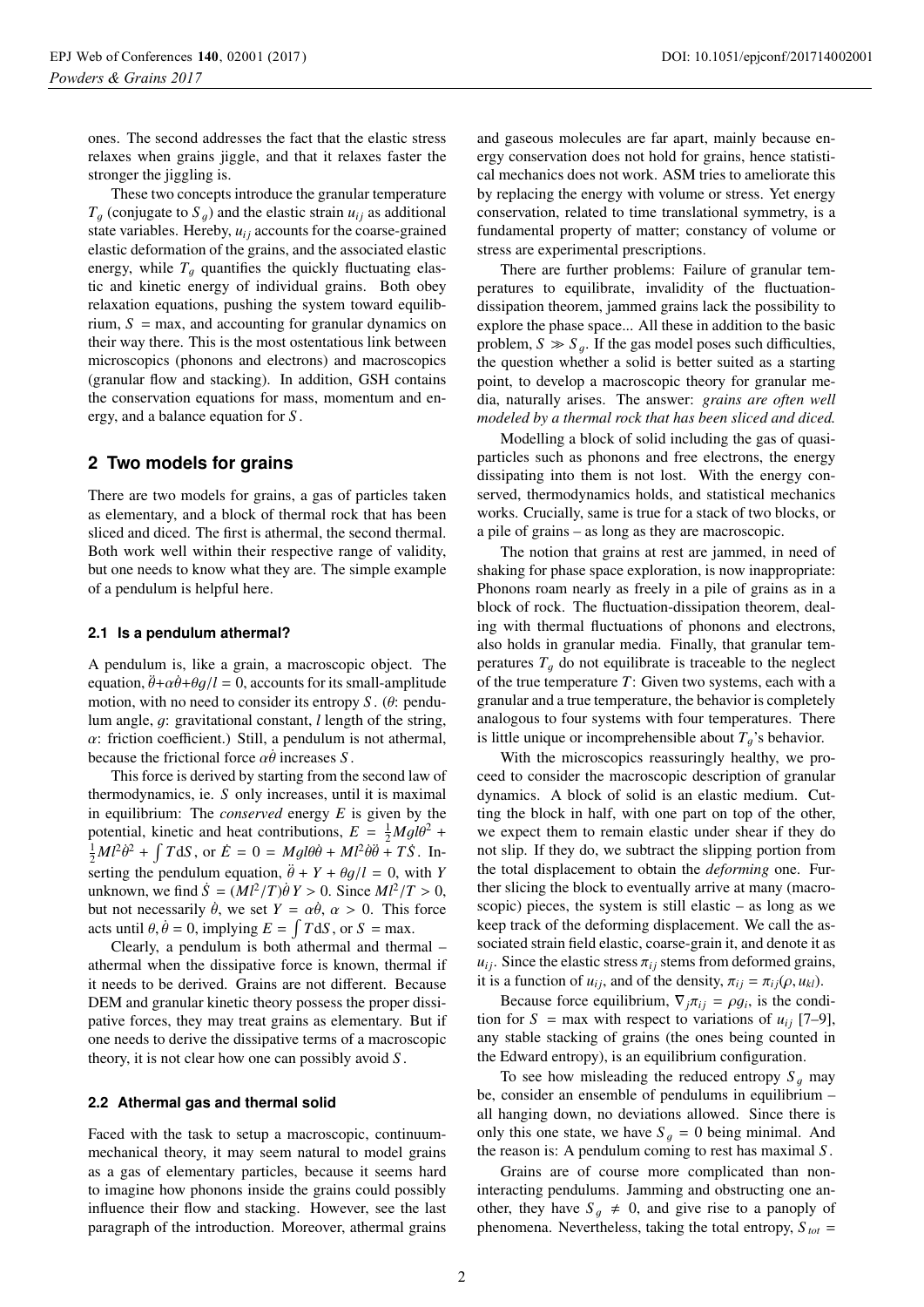$S + S_a$ , from all available degrees of freedom, to be maximal in equilibrium is always correct. With  $S_q \ll S$ , taking  $S = \max$  is an excellent approximation. Taking  $S<sub>q</sub> = \max$ implies *S* does not change. Yet since any dissipation heats up the grains, increases *S* , this simply never happens.

## **2.3 Tapping: thermal and athermal**

Tapping is accepted as the one experiment naturally explained by ASM [10]. We therefore scrutinize it more closely. A heap of grains has many stable configurations, many local maxima of *S*. The logarithm of this number, typically an increasing function of the density, is the Edward entropy,  $S_{Ed}(\rho)$ . Assuming it is  $S_{Ed}(\rho)$  that is maximal in equilibrium implies that the density increases under tapping, simply because this increases  $S_{Ed}$ .

This consideration is justified only if *S* is independent of the density, if the number of microscopic energy states remains the same when the density increases – a proposition that seems unlikely to be true. We note in passing that since  $S_q$  counts all granular states, in and off equilibrium, including the much more numerous ones with grains flying and jiggling, it is much larger than *S Ed*, or

$$
S_{Ed} \ll S_g \ll S. \tag{1}
$$

The alternative explanation employing GSH involves *S* . In a free column of grains, every layer (carrying the same load from above) has a given pressure. In GSH, with  $\pi_{ij} = \pi_{ij}(\rho, u_{kl})$ , the pressure  $P = \frac{1}{3}\pi_{\ell\ell}$  also depends<br>on  $\rho, u_{kl}$ . Under tanning, because grains periodically lose on  $\rho$ ,  $u_{kl}$ . Under tapping, because grains periodically lose contact with one another, their deformation is slowly lost,  $u_{ij} \rightarrow 0$ . As  $u_{ij}$  relaxes,  $\rho$  increases to maintain the pressure *P*. This is why the density increases, and it is connected to an increase of *S*: As  $u_{ij} \rightarrow 0$ , the associated elastic energy dissipates into heat, increasing *S* . This increase is much, much larger than any changes in *S Ed*.

It is not hard to discriminate between both explanations experimentally, because the consideration involving  $S_{Ed}(\rho)$  is independent of the pressure, while in GSH, it results directly from holding the pressure (or stress) constant. If grains are submerged in a liquid of the same density, gravitation does not produce any pressure. Starting from any stress, tapping will diminish  $u_{ij}$ , and with it the stress, but will not increase the density. Compaction happens then only if an external pressure is applied.

#### **2.4 The concerns of the athermal community**

A large fraction of the granular physics community believes granular media cannot be treated by conventional tools of theoretical physics, because general principles, including energy conservation, thermodynamics and the concept of equilibrium, are invalid. As should be obvious by now, these are consequences of the athermal model, not abnormalities of granular media as such.

Then there are those who do accept that equilibrium is given by  $S = \max$ , but take this as a result of equilibrium statistical mechanics alone, lacking any relevance off-equilibria. This is a partial and erroneous view. First of all, the entropy is well defined off-equilibrium, if the system is in local equilibrium, or in generalized equilibrium, in which a few slowly relaxing variables are off their equilibrium values. And it grows continually as the system moves toward global equilibrium. This evolution is accounted for by dissipative terms, which are derived by requiring that  $S$  always increases – as we did for the pendulum above, and as was done setting up GSH.

# **3 Granular Thermodynamics**

#### **3.1 Two versions of granular thermodynamics**

The basic thermodynamic relation for a *"mechanically stable agglomerate of infinitely rigid grains at rest"* is (with *V* the volume) widely taken as [2, 3]

$$
dV = (dV/dSEd)dSEd \equiv XdSEd.
$$
 (2)

This ansatz is best appreciated by taking  $S<sub>q</sub>$  as a function of the energy *E* and volume *V*:  $S_q = S_q(E, V)$ , or

$$
dS_g = \frac{\partial S_g}{\partial E} dE + \frac{\partial S_g}{\partial V} dV \equiv \frac{1}{T_g} dE + \frac{P}{T_g} dV. \tag{3}
$$

For infinitely rigid grains at rest, as there is no kinetic or deformation energy, we have  $E \equiv 0$  — the energy is zero however the grains are arranged. This implies  $dS_q = (P/T_q)dV$ , or  $dV = (T_q/P)dS_q \equiv XdS_q$ . Then, clearly,  $S_q$  reduces to  $S_{ED}$ .

Because grains are elastic and frequently in motion, the energy does not usually vanish. Hence Eq.(3) holds and is usually written as  $dE = T<sub>g</sub> dS<sub>g</sub> - PdV$ . Including microscopic degrees of freedom, we have  $E(S, S_q, V)$ , or

$$
dE = TdS + T_g dS_g - PdV.
$$
 (4)

Next, as the change of the energy with volume depends on the form change, the variable *V* has to be replaced by  $u_{ij}$  and  $\rho$ , and the description has to be local: Hence we take an energy density  $w = w(s, s_a, \rho, u_{ij})$ , depending on the entropy density *s*, reduced entropy density  $s_a$ , or

$$
dw = Tds + T_g ds_g + \mu d\rho - \pi_{ij} du_{ij}.
$$
 (5)

This is the thermodynamic starting point for GSH [7, 8].

#### **3.2 More on the granular temperature**  $T_q$

In any uniform medium such as water or air, there are two length scales, macro- and microscopic. All degrees of freedom may be divided into either of these two groups. A macroscopic theory takes those from the first as explicit variables, each with an equation of motion. These including mass, momentum and energy density. Those from the second group are treated summarily, with their contribution to the energy lumped together as heat, and characterized by the temperature *T*. Irreversibility is caused by the macroscopic energy decaying into heat.

In granular media, there is an intermediate group of degrees – momentum and deformation of individual grains.